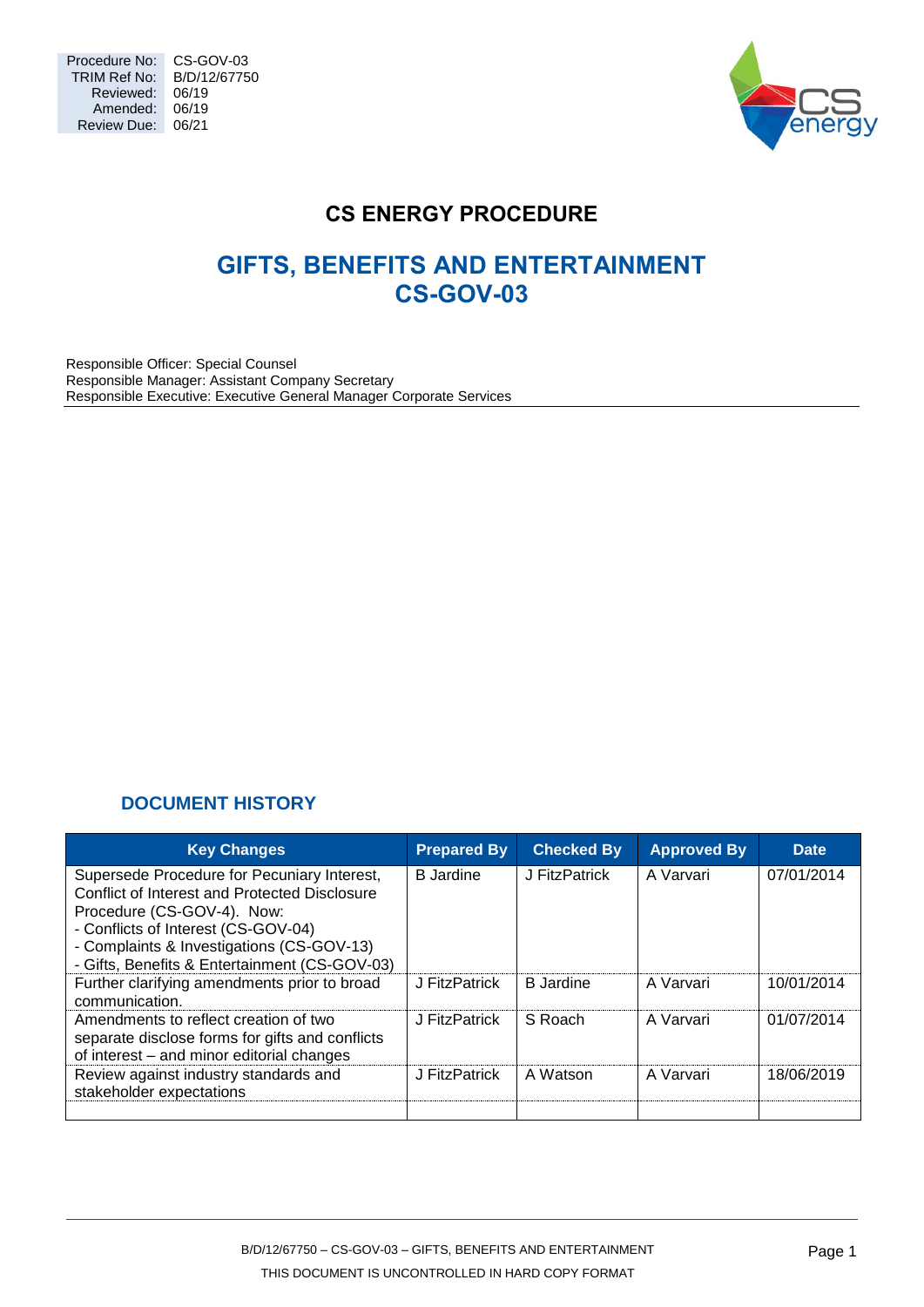

# **CONTENTS**

| 1              |     |  |
|----------------|-----|--|
| $\overline{2}$ |     |  |
| $\mathbf{3}$   |     |  |
| 4              |     |  |
|                | 4.1 |  |
|                | 4.2 |  |
|                | 4.3 |  |
|                | 4.4 |  |
|                | 4.5 |  |
|                | 4.6 |  |
|                | 4.7 |  |
|                | 4.8 |  |
| 5              |     |  |
|                | 5.1 |  |
|                | 5.2 |  |
| 6              |     |  |
| 7              |     |  |
| 8              |     |  |
| 9              |     |  |
| 10             |     |  |
|                |     |  |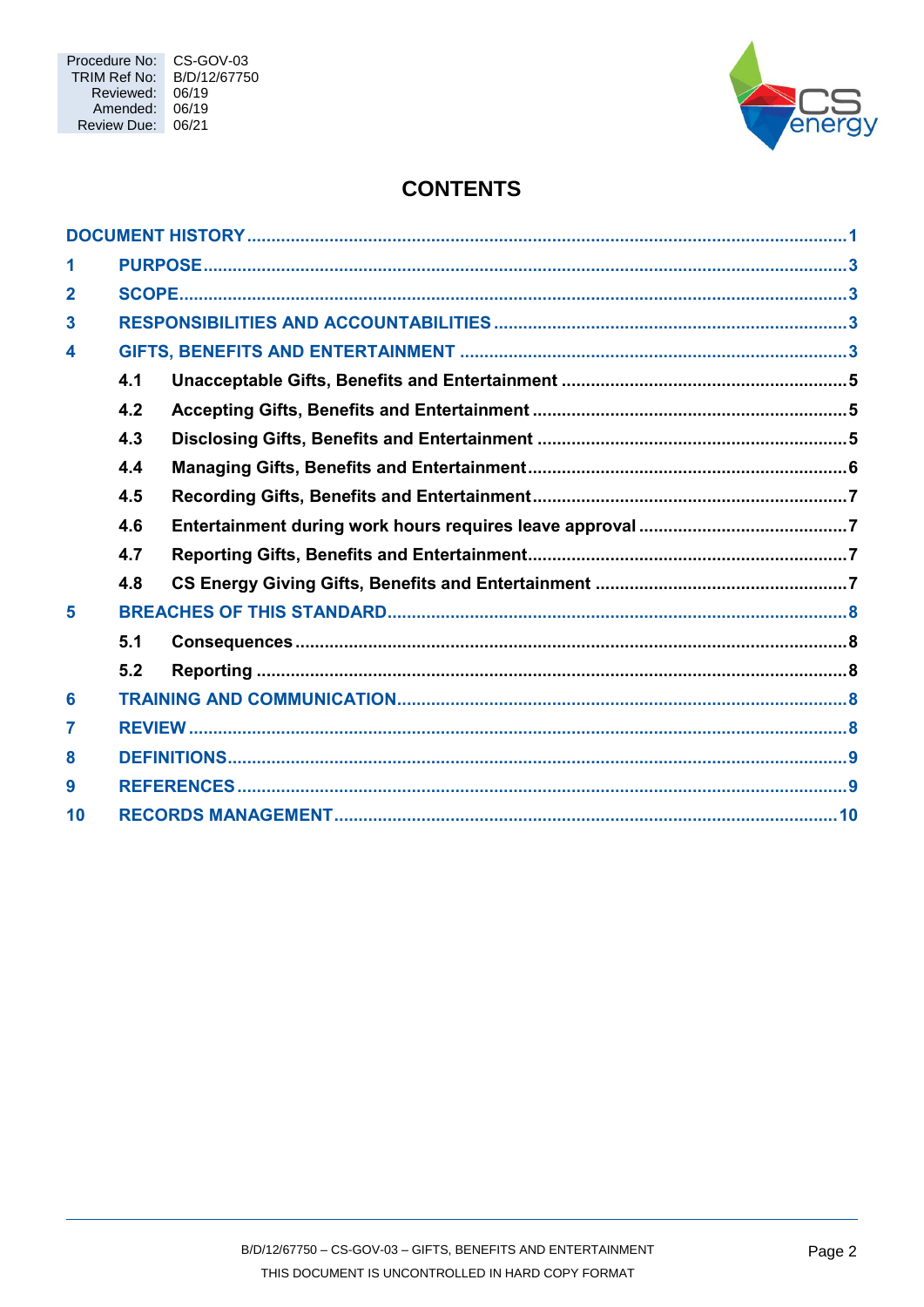

# <span id="page-2-0"></span>**1 PURPOSE**

To promote probity, accountability and responsible behaviour by CS Energy directors, employees and contractors (**workers**) by establishing a common understanding of the behaviour expected from workers when offered Gifts, Benefits and Entertainment.

This Procedure supports [CS-GOV-04 Conflicts of Interest Standard,](trim://B/D/13/8790?view&db=10) which provides further guidance on the disclosure and management of conflicts of interest.

# <span id="page-2-1"></span>**2 SCOPE**

This Procedure applies to CS Energy and its subsidiary entities (collectively CS Energy), to all workers and to the management of all Gifts, Benefits and Entertainment and related disclosures.

The Procedure does not apply to gifts, benefits or entertainment given by CS Energy to workers under an approved service program or reward and recognition program that recognises worker contributions towards CS Energy outcomes and objectives.

## <span id="page-2-2"></span>**3 RESPONSIBILITIES AND ACCOUNTABILITIES**

All Gifts, Benefits and Entertainment accepted by workers from third parties in the course of or in connection with their official duties for CS Energy, are technically the property of CS Energy.

All workers must ensure that any Gift, Benefit or Entertainment received in the course of their duties or in connection with their association with CS Energy is promptly disclosed and managed in accordance with this Procedure.

# <span id="page-2-3"></span>**4 GIFTS, BENEFITS AND ENTERTAINMENT**

In the ordinary course of business, workers may be offered Gifts, Benefits and Entertainment by external parties that have a commercial relationship with CS Energy or wish to enter a commercial relationship with CS Energy.

The acceptance of Gifts, Benefits and Entertainment, regardless of monetary value, can give rise to perceptions of undue influence, provoke a sense of obligation in the recipient, affect a worker's objectivity and independence, and consciously or unconsciously influence decisions made by the worker.

This Procedure outlines specific requirements for applying the general Conflicts of Interest process in [CS-GOV-04 Conflicts of Interest Standard](trim://B/D/13/8790?view&db=10) to the receipt of Gifts, Benefits and Entertainment to ensure transparency and probity.

Due to the sensitivity and potential complexity involved in managing Conflicts of Interest, it is strongly recommended that any uncertainty as to whether a Gift, Benefit or Entertainment may be accepted or whether it potentially represents a Conflict of Interest or concern should be raised early and advice sought from the manager responsible on appropriate disclosure and management (see [Table 1\)](#page-2-4).

<span id="page-2-4"></span>

| <b>Person offered Gift, Benefit or Entertainment</b> | <b>Manager Responsible</b>                       |  |  |
|------------------------------------------------------|--------------------------------------------------|--|--|
| Chair of Board                                       | Board                                            |  |  |
| <b>Other Director</b>                                | Chair of Board                                   |  |  |
| <b>Chief Executive</b>                               | Chair of Board                                   |  |  |
| <b>Other Senior Executive</b>                        | <b>Chief Executive</b>                           |  |  |
|                                                      | Executive General Manager / Group Manager / Site |  |  |
| Other employee or worker                             | Manager                                          |  |  |
| Table 1. Canflict advise and management valor        |                                                  |  |  |

#### **Table 1 - Conflict advice and management roles**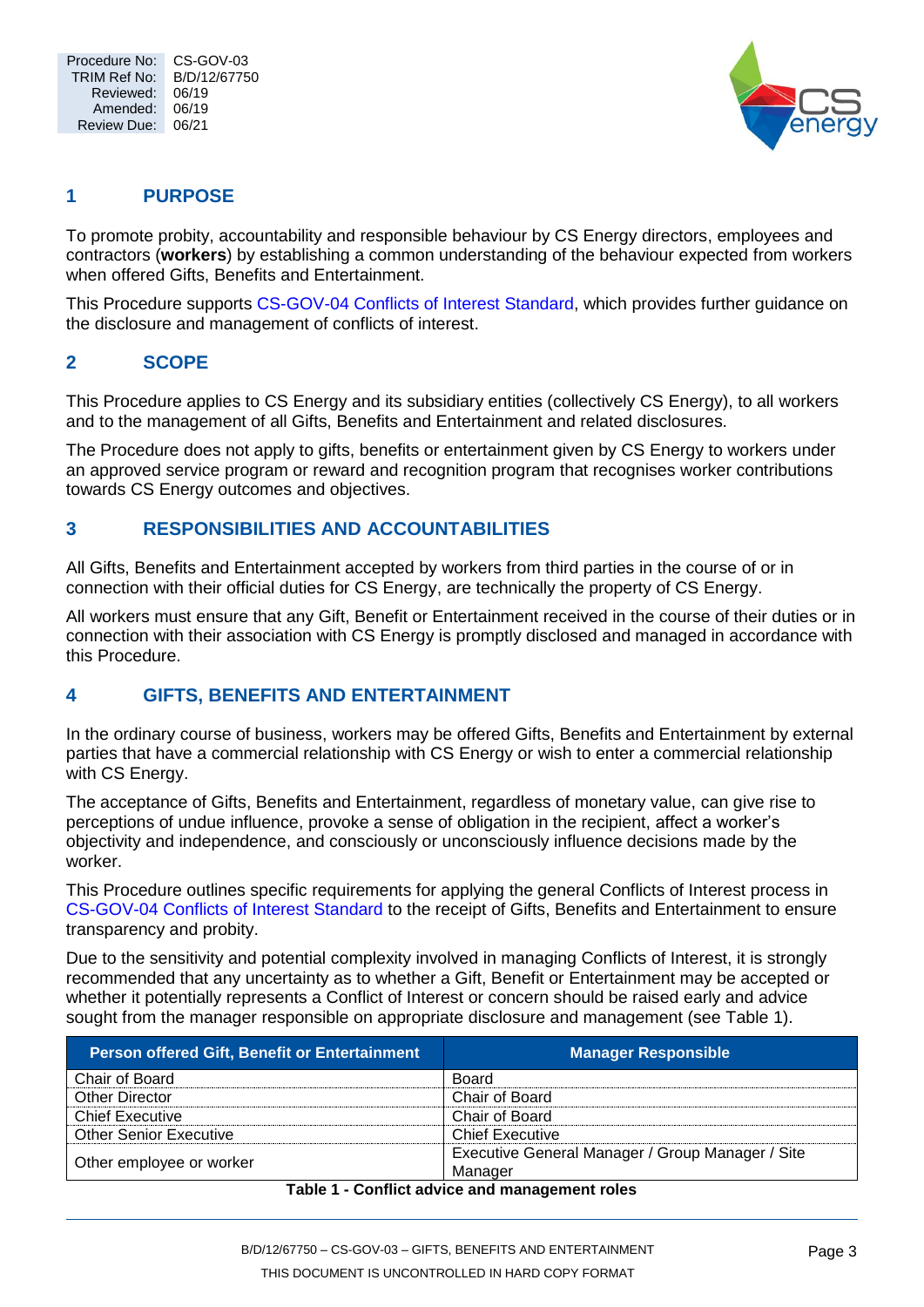



**Figure 1 - Summary of Gifts Management Process**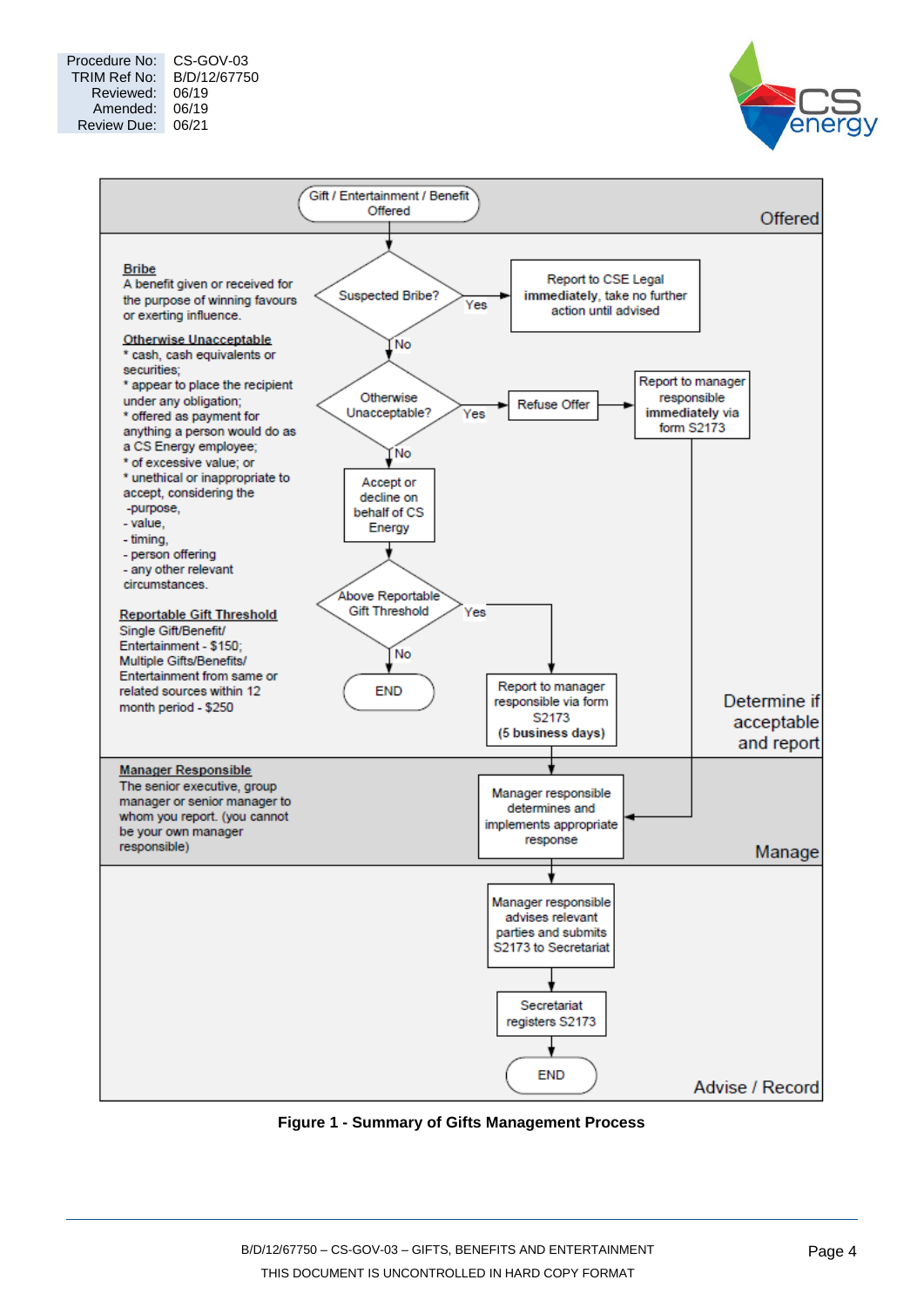

### <span id="page-4-0"></span>**4.1 Unacceptable Gifts, Benefits and Entertainment**

Accepting Gifts, Benefits and Entertainment can create a conflict of interest between your personal interests and your official duties to CS Energy. In particular, if you work in a sensitive area of the business or in an area of particular trust (e.g. Assurance or Procurement), you should refuse **any** gift that could create a perception of bias or influence if you accept it.

The following Gifts, Benefits and Entertainment are always unacceptable:

- a bribe:
- cash, cash equivalents or securities:
- Gifts, Benefits and Entertainment that place or appear to place the recipient under any obligation;
- Gifts, Benefits and Entertainment offered as payment for anything a person would do as a CS Energy worker;
- Gifts, Benefits and Entertainment of excessive value (in excess of business or social norms); or
- Gifts, Benefits and Entertainment which would for any other reason be unethical or inappropriate to accept, considering the purpose, value, timing, person offering the Gift, Benefit or Entertainment and any other relevant circumstances.

Under no circumstances should you request or solicit a Gift, Benefit or Entertainment of any kind from a supplier, customer or other party with whom CS Energy conducts, or may in the future conduct, business.

If you are at all uncertain, seek advice from your responsible manager as per **[Table 1](#page-2-4)**.

#### <span id="page-4-1"></span>**4.2 Accepting Gifts, Benefits and Entertainment**

To determine whether a Gift, Benefit or Entertainment is acceptable, there should also be a demonstrable direct link to official CS Energy business. The Gift, Benefit or Entertainment must be defensible having regard to public expectations and perception. Workers must always act responsibly and in the best interest of CS Energy.

Gifts, Benefits and Entertainment that:

- have a demonstrable direct link to official CS Energy business;
- are not unacceptable for reasons set out in Section 4.1; and
- are below the Reportable Gift Threshold**;**

may be accepted by workers and do not require formal reporting.

If the recipient has any doubt as to the acceptability of the Gift, Benefit or Entertainment, seek advice as per [Table 1.](#page-2-4) Advice should be sought in advance unless this would be unreasonable in the circumstances (e.g. immediate hospitality offered which is not apparently unacceptable).

#### <span id="page-4-2"></span>**4.3 Disclosing Gifts, Benefits and Entertainment**

Any Gift, Benefit or Entertainment offered, that:

• **may constitute a bribe** must be **immediately** reported by the worker to CS Energy Legal in accordance with section 5.2 of this Procedure. Bribery is a serious criminal offence and no action should be taken on the bribe pending direction from CS Energy Legal.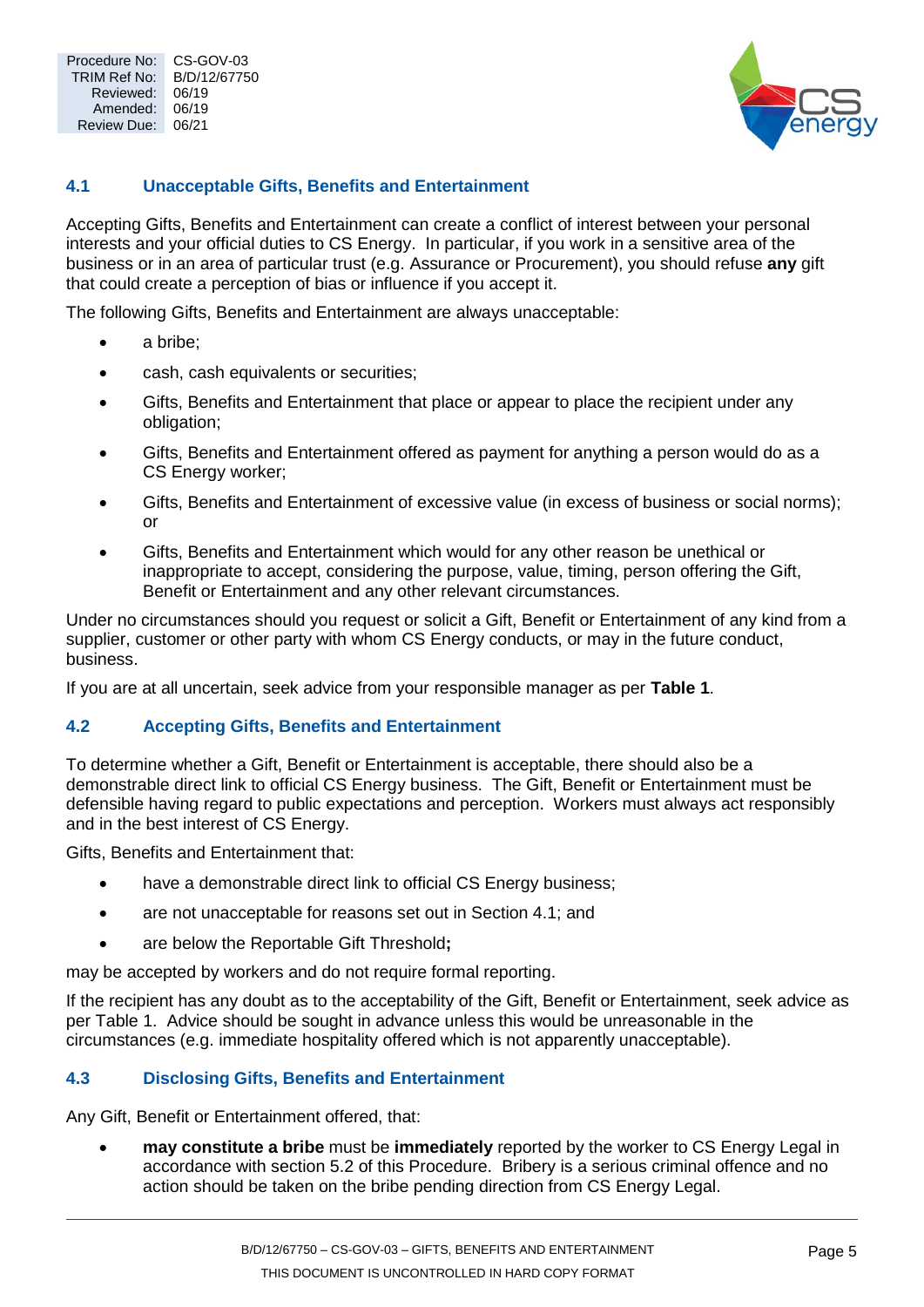



- **is otherwise unacceptable** must be refused and immediately disclosed (within 1 business day) via Form - S2173 - [Gift Benefit and Entertainment Disclosure](trim://B/D/14/18681?view&db=10) to the manager responsible (see [Table 1\)](#page-2-4) and CS Energy Legal.
- **exceeds the Reportable Gift Threshold** must be promptly disclosed to the manager responsible (see [Table 1\)](#page-2-4), prior to acceptance, via Form - S2173 - [Gift Benefit and](trim://B/D/14/18681?view&db=10)  [Entertainment Disclosure.](trim://B/D/14/18681?view&db=10)

Workers may also report the receipt of gifts, entertainment and benefits that are below the Reportable Gift Threshold, including for transparency or where a number of gifts have been received from the same donor. Note: Multiple Gifts/Benefits/Entertainment received from the same or related sources, within a 12 month period, that exceed the aggregate reportable gift threshold must be declared.

| <b>Value of Gift / Benefit</b>                                                                 | <b>Reportable Gift Threshold</b>     |
|------------------------------------------------------------------------------------------------|--------------------------------------|
| Single Gift/Benefit/Entertainment                                                              | Report if greater than \$150         |
| Multiple Gifts/Benefits/Entertainment from same or<br>related sources within a 12 month period | Report if total greater than \$250   |
| Unacceptable Gift / bribe (regardless of value)                                                | Do not accept and report immediately |

#### **Table 2- Reportable Gifts Threshold**

<span id="page-5-1"></span>Treatment of Special Cases<sup>1</sup>:

- **Corporate box and event invitations** these must be declared if there is any official connection with the donor and the invitation is above the Reportable Gift Threshold, even when the invitation appears to be issued on a personal basis.
- **Lucky door prizes and similar gifts at functions or conferences** if the worker attends the event in an official capacity or with funding from CS Energy then these gifts should be declared. Raffle or lottery winnings from tickets that the worker paid for privately at the event are not ordinarily considered a gift or benefit. However, these should be disclosed for transparency if the value is above the Reportable Gifts Threshold.
- **Benefits such as coffee shop discounts** or travel deals that are offered equally to all CS Energy employees and are sanctioned by CS Energy management, are not considered a personal gift or benefit.
- **Retail reward scheme points** subject to any contrary provision in a CS Energy policy, standard or procedure that specifically deals with particular reward scheme points – where points accrue from the use of a corporate credit card or other purchasing arrangement the reward scheme points belong to CS Energy. Frequent flier points accrued by workers travelling on CS Energy business may be used by the individual.
- **Industry awards received for work done in an official CS Energy capacity** these must be disclosed and assessed (including: trophies, equipment, travel, holidays, bursaries or scholarships).

## <span id="page-5-0"></span>**4.4 Managing Gifts, Benefits and Entertainment**

The manager responsible (as per [Table 1\)](#page-2-4) must determine if the reported Gift, Benefit or Entertainment should be:

• kept or accepted by the individual;

 $\overline{a}$ 

<sup>1</sup> Crime and Corruption Commission – Gifts and Benefits Corruption Prevention advisory 14/12/16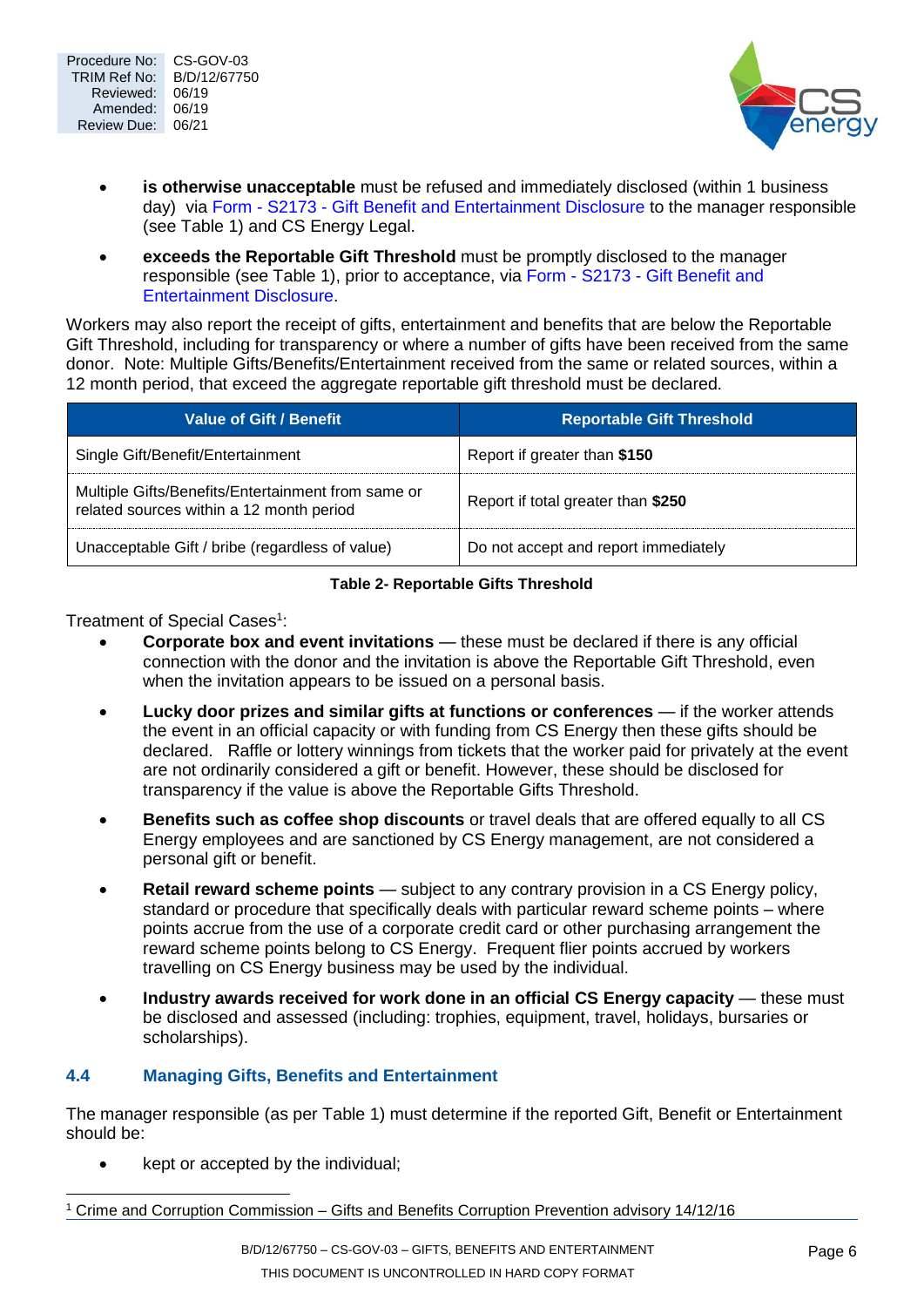



- kept or accepted by CS Energy;
- returned to the Donor; or
- dealt with in some other manner.

Relevant considerations in making this determination include the value of the Gift, Benefit or Entertainment, local customs and stakeholder perceptions. **In no circumstances** may the person responsible for managing the conflict, approve the acceptance of an **unacceptable** Gift, Benefit or Entertainment described in Section 4.1 of this Procedure.

The determination should be recorded in the Form - S2173 - [Gift Benefit and Entertainment Disclosure](trim://B/D/14/18681?view&db=10) and the completed form forwarded to Secretariat.

#### <span id="page-6-0"></span>**4.5 Recording Gifts, Benefits and Entertainment**

The key details of each Gift, Benefit or Entertainment registered via a Form - S2173 - [Gift Benefit and](trim://B/D/14/18681?view&db=10)  [Entertainment Disclosure](trim://B/D/14/18681?view&db=10) will be centrally recorded by Secretariat to inform monitoring and reporting.

#### <span id="page-6-1"></span>**4.6 Entertainment during work hours requires leave approval**

Where Entertainment will occur during the worker's normal working hours for CS Energy, the worker must declare that fact on the Form - S2173 - [Gift Benefit and Entertainment Disclosure.](trim://B/D/14/18681?view&db=10) The Manager Responsible may approve the absence (as work related and not requiring a leave application) or require the worker to apply for leave to attend the Entertainment.

Where attendance at Entertainment forms part of or is contemplated by a worker's ordinary role responsibilities, no absence or leave approval is required.

#### <span id="page-6-2"></span>**4.7 Reporting Gifts, Benefits and Entertainment**

The Assistant Company Secretary will submit a copy of the Gift, Benefit and Entertainment register to the Culture and Remuneration Committee (or equivalent) of the Board for consideration and noting, on an annual basis.

#### <span id="page-6-3"></span>**4.8 CS Energy Giving Gifts, Benefits and Entertainment**

This procedure does not apply to sponsorships, entertainment, strategic business development activities, donations or merchandising, etc provided by CS Energy under Corporate Affairs' initiatives approved through standard budget and executive approval processes.

Other Gifts, Benefits and Entertainment given by CS Energy to external parties should be for a proper business purpose and in accordance with business and social norms.

Where the Current Market Value of the Gift, Benefit, or Entertainment given by CS Energy is above the Reportable Gift Threshold (individually or in aggregate to the same or related recipients within twelve months) a Form - S2173 - [Gift Benefit and Entertainment Disclosure](trim://B/D/14/18681?view&db=10) must be submitted and assessed in accordance with sections [4.3](#page-4-2) and 4.4 before the Gift, Benefit, or Entertainment may be given.

Delegation limits for corporate entertainment and hospitality, including for CS Energy employees, are set out in [CS Energy Authorities and Delegations Policy](trim://B/D/14/2004?view&db=10) and [CS-FIN-01 Authorities and Delegations](trim://B/D/11/39713?view&db=10)  [Standard.](trim://B/D/11/39713?view&db=10)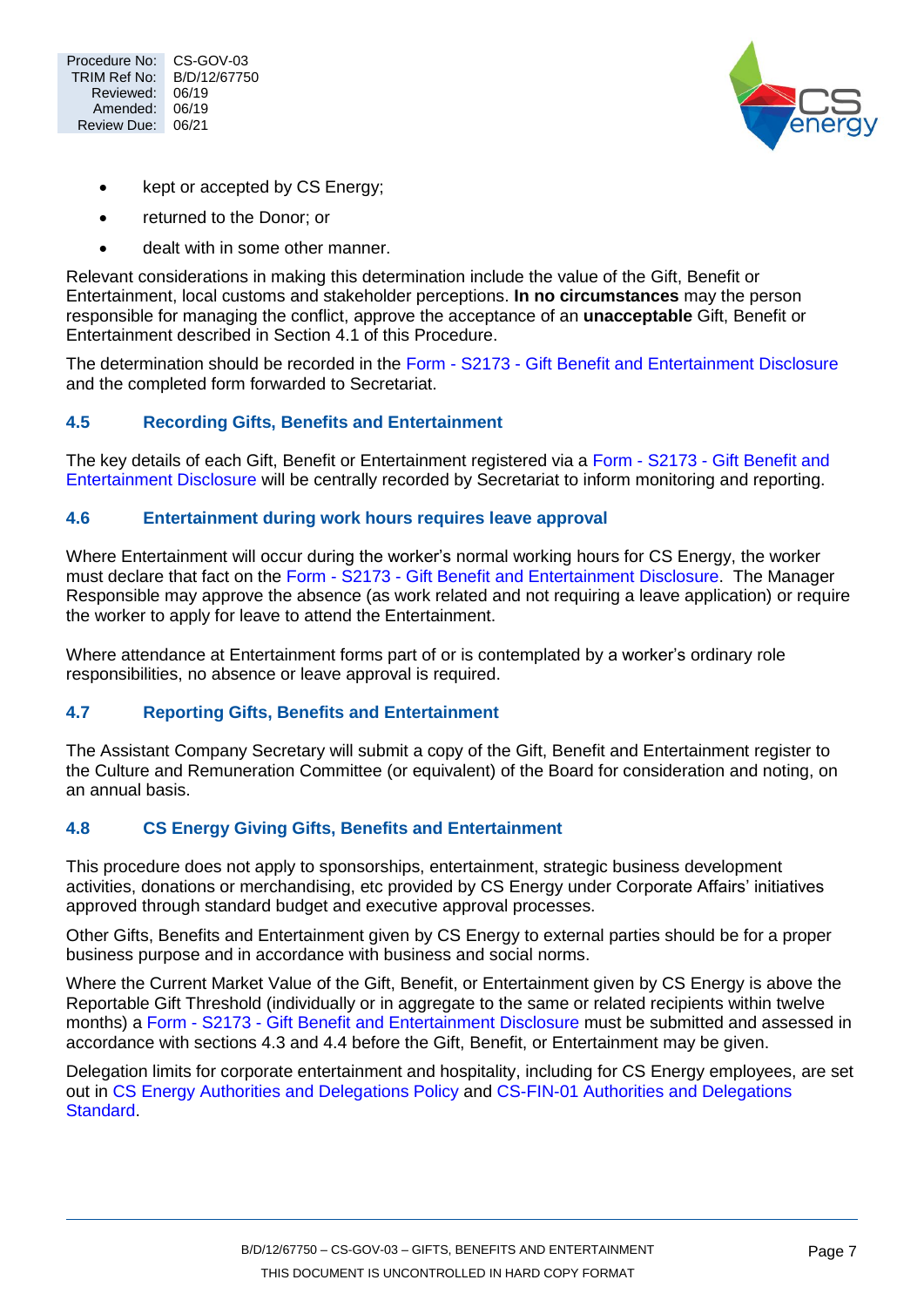

## <span id="page-7-0"></span>**5 BREACHES OF THIS STANDARD**

Breaches of this Procedure include:

- failure to report a Gift, Benefit, Entertainment or bribe as required by this procedure;
- acting while conflicted in a way that obtains an improper personal benefit, or potentially damages the interests or reputation of CS Energy; or
- contravening a management plan put in place by CS Energy to address one or more conflicts of interest.

### <span id="page-7-1"></span>**5.1 Consequences**

Breaches of this Standard will be treated very seriously and investigated as described in [CS-GOV-13 –](trim://B/D/13/28187?view&db=10) [Complaints & Investigation Handling.](trim://B/D/13/28187?view&db=10) Disciplinary action, up to and including dismissal, will be taken in the event of a substantiated breach.

## <span id="page-7-2"></span>**5.2 Reporting**

Workers must immediately report suspected activity that is illegal, unethical, may constitute corrupt conduct, or that breaches the Code of Conduct or this Standard, to CSE Legal, [Intranet Whistleblower](http://csnet/Working-at-CS-Energy/Governance--risk-and-compliance/Fraud-control-and-whistleblower-reporting/Whistleblower-form)  [Form](http://csnet/Working-at-CS-Energy/Governance--risk-and-compliance/Fraud-control-and-whistleblower-reporting/Whistleblower-form) or the Whistleblower hotline: **1800 339 195**. Directors must report such activity through either those channels or directly to the Company Secretary or the Chair of the Board

All reports will be treated with the utmost confidentiality.

Reprisal against persons reporting suspected misconduct will not be tolerated and disciplinary measures up to and including dismissal will apply. Reprisal may also be a criminal offence.

Reports found to be deliberately false or vexatious will be dealt with under CS Energy disciplinary procedures.

Refer to CS-GOV-13 – [Complaints & Investigation Handling.](trim://B/D/13/28187?view&db=10)

## <span id="page-7-3"></span>**6 TRAINING AND COMMUNICATION**

All CS Energy employees will receive annual on line training on the disclosure and management of conflicts of interest, including gifts, benefits and entertainment, in accordance with [CS-GOV-04 Conflicts](trim://B/D/13/8790?view&db=10)  [of Interest Standard.](trim://B/D/13/8790?view&db=10)

All employees will be reminded of their obligations under this Procedure via an e-mail from the Assistant Company Secretary issued annually, prior to the Christmas period.

The Assistant Company Secretary must cause a copy of this Procedure to be placed on CS Energy's website for public access.

## <span id="page-7-4"></span>**7 REVIEW**

The Assistant Company Secretary must arrange for this Procedure to be periodically reviewed, not less frequently than once every two years. The review will involve consideration of the effectiveness of this Procedure in managing Gifts, Benefits and Entertainment, including reviewing the spreadsheet of reported Gifts, Benefits and Entertainment.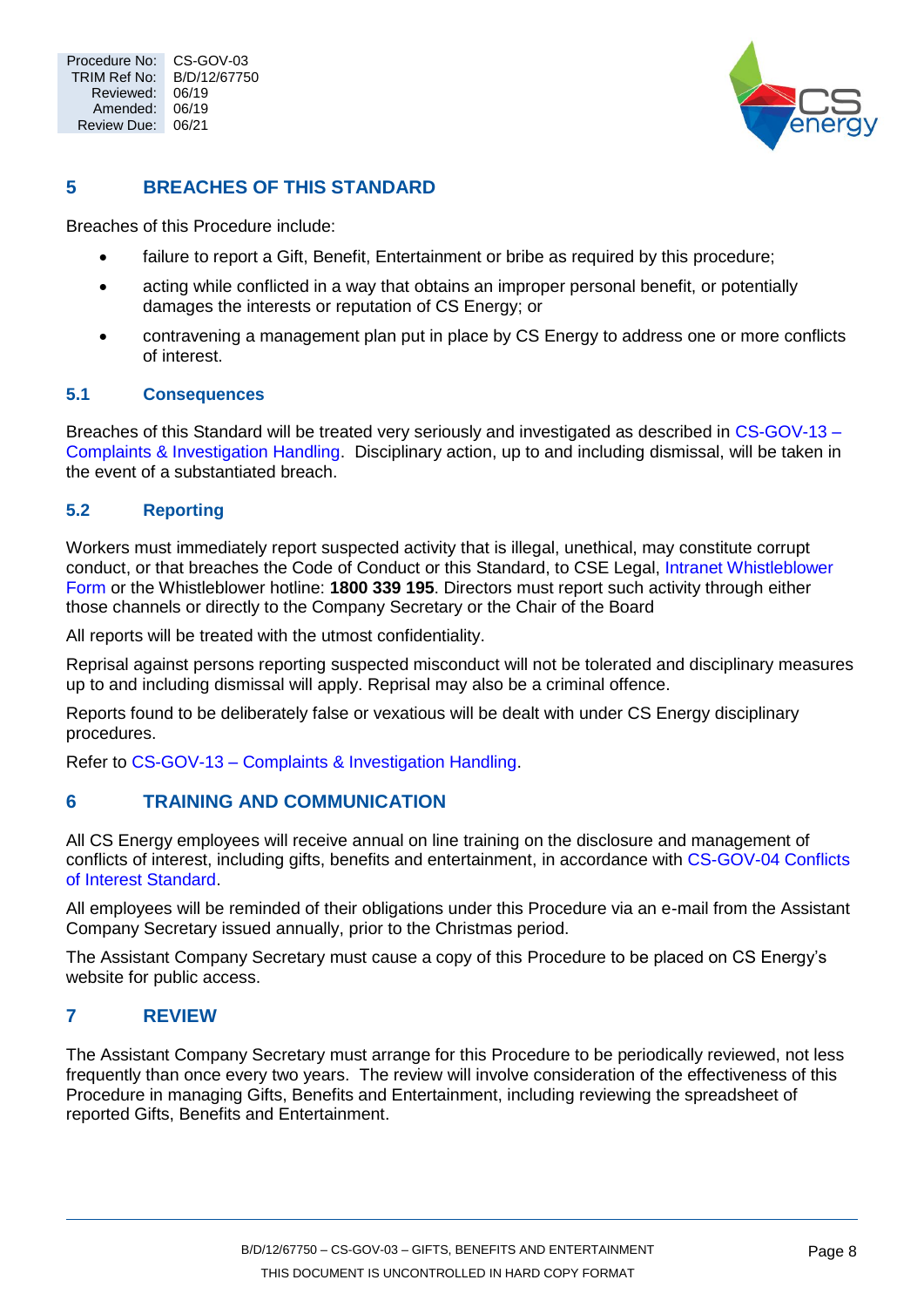

## <span id="page-8-0"></span>**8 DEFINITIONS**

| <b>Term</b>                                | <b>Definition</b>                                                                                                                                                                                                                                                                                       |
|--------------------------------------------|---------------------------------------------------------------------------------------------------------------------------------------------------------------------------------------------------------------------------------------------------------------------------------------------------------|
| <b>Benefit</b>                             | Something that is non tangible that has value to the recipient. For example, a new<br>job or promotion, preferential treatment such as queue jumping, or access to<br>confidential information.                                                                                                         |
| <b>Bribe</b>                               | A benefit given or received for the purpose of winning favours or exerting influence.<br>For example, an undue reward offered to influence behaviour and to induce the<br>person to act in a way that is contrary to the principles of honesty and integrity, or<br>may create a feeling of obligation. |
| <b>Conflicts of Interest</b>               | Arise when there is a divergence or inconsistency between an individual's personal<br>interests and the interests of CS Energy. Conflicts of Interest can be actual,<br>perceived or potential                                                                                                          |
| <b>Current Market Value</b>                | of a Gift, Entertainment or Benefit, means its market value on the day it is offered or<br>received.                                                                                                                                                                                                    |
| <b>Donor</b>                               | the giver of a Gift, Entertainment or Benefit, including organisations and individuals.                                                                                                                                                                                                                 |
| <b>Entertainment</b>                       | Includes tickets to events, dinner, drinks, hospitality, travel, commodity or other<br>benefit – that one person gives to another.                                                                                                                                                                      |
| Gift                                       | An item of value – money, voucher, entertainment, hospitality, travel, commodity,<br>property or other benefit – that one person gives to another. Gifts may be offered<br>as an expression of gratitude and should create no obligations of repayment.                                                 |
| <b>Reportable Gift</b>                     | A Gift over the Reportable Gift Threshold.                                                                                                                                                                                                                                                              |
| <b>Reportable Gift</b><br><b>Threshold</b> | Refer Table 2.                                                                                                                                                                                                                                                                                          |
| <b>Senior Executive</b>                    | The Chief Executive Officer, Chief Financial Officer and Executive General                                                                                                                                                                                                                              |
|                                            | Managers. These officers comprise the Executive Leadership Team.                                                                                                                                                                                                                                        |

# <span id="page-8-1"></span>**9 REFERENCES**

| <b>Reference No</b> | <b>Reference Title</b>                                               | <b>Author</b>           |
|---------------------|----------------------------------------------------------------------|-------------------------|
| "B/D/15/22275"      | Corporate Governance Guidelines for Government Owned Corporations    | <b>Qld Treasury</b>     |
|                     | Gifts and Benefits - Corruption Prevention Advisory December 2016    | CCC (Qld)               |
| "B/D/15/23910"      | Toolkit - Managing Conflicts of Interest in the Public Sector - 2004 | CMC (Qld)<br>ICAC (NSW) |
| "B/D/14/2004"       | Policy - Authorities and Delegations                                 | CS Energy               |
| "B/D/11/39713"      | Standard - CS-FIN-01 - Authorities and Delegations                   | <b>CS Energy</b>        |
| "B/D/13/8790"       | Standard – CS-GOV-04 – Conflicts of Interest                         | <b>CS Energy</b>        |
| "B/D/13/28187"      | Standard – CS-GOV-13 – Complaints and Investigation Handling         | <b>CS Energy</b>        |
| "B/D/13/36346"      | Procedure - CS-RISK-07 - Energy and Financial Risk Management        | <b>CS Energy</b>        |
| "B/D/12/71088"      | Form - S1867 - Declaration of Personal Interests                     | <b>CS Energy</b>        |
| "B/D/12/72540"      | Form - S1868 - Conflict of Interest Disclosure                       | <b>CS Energy</b>        |
| "B/D/12/70935"      | Form - S1871 - Protected Disclosure                                  | <b>CS Energy</b>        |
| "B/D/14/18681"      | Form - S2173 – Reportable Gift Benefit and Entertainment Disclosure  | <b>CS Energy</b>        |
|                     |                                                                      |                         |